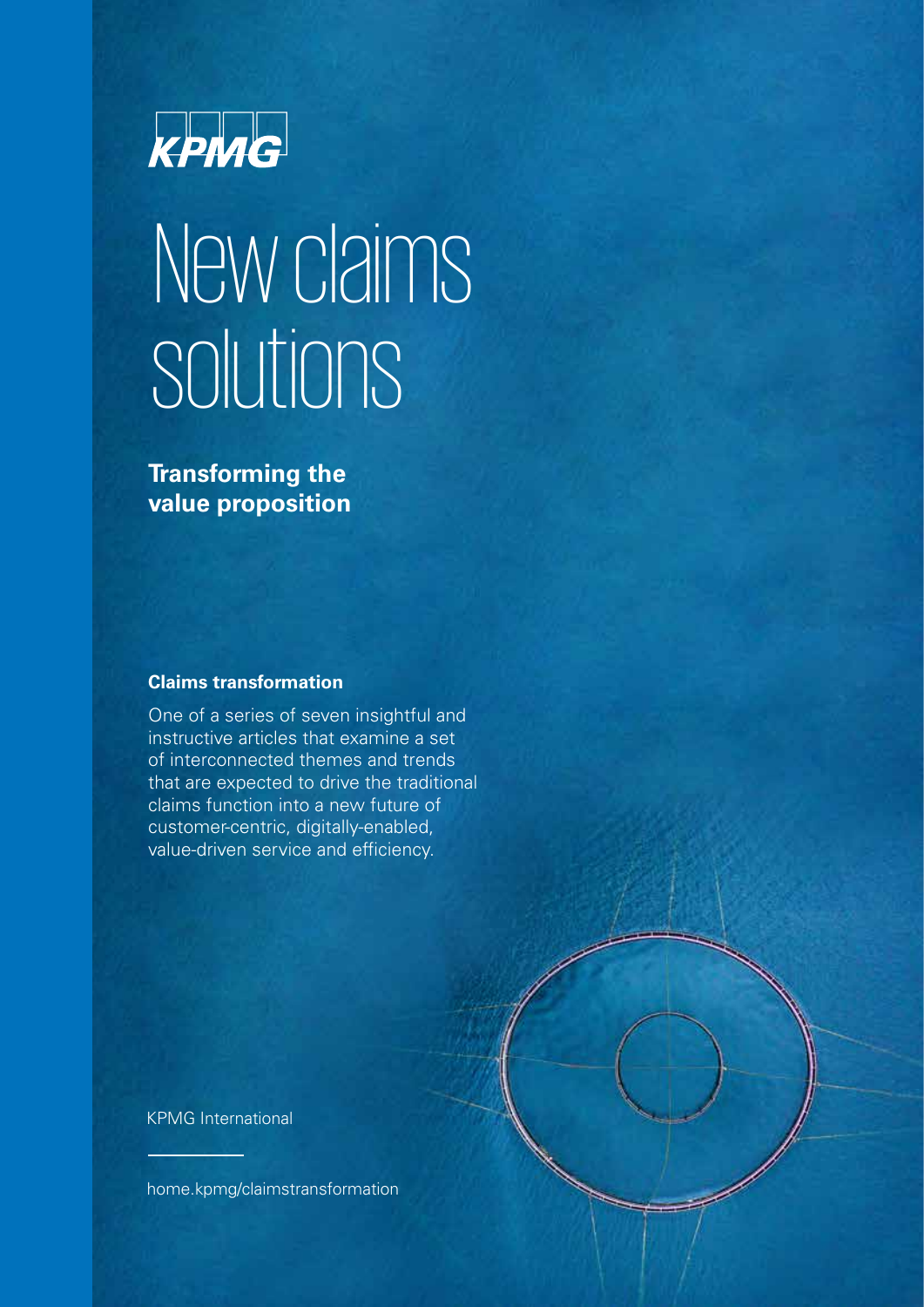**The insurance industry has a long history of success helping individuals, families and organizations protect their assets and interests** — **while also providing a reassuring level of certainty over what will happen if misfortune strikes and a claim takes place. New claims solutions is one of the seven forces that are transforming the claims function and is explored further in this article.**

The claims process is the critical 'moment of truth' for clients who expect claims handlers to demonstrate empathy, precision and care on the way to efficiently delivering a fair outcome. And while the claims function's transactional nature hasn't evolved much in recent decades, the landscape is shifting.

As new products and technologies emerge to meet a new era of client needs, risks and expectations, so must the services and value that claims teams can deliver. Forward-looking insurers are looking to transform how the claims function is positioned within an insurer, making it a strategic partner with the traditional 'front office' functions such as underwriting in a connected operating model. This will enable insurers to use the insight and experience of the claims function to enhance the client experience, and to prevent losses from occurring in the first place.

To bring claims into the digital age, today's insurers need to identify the strategic investments that will enable future success. New claims solutions will broadly fit into one of three areas:

**Connected operating model:** the ability to price risk and handle claims effectively and efficiently for new risks and products.

**Prevention and response:** evolving the claims role to move beyond the traditional 'write a cheque' service.

 $\bigcap$ 

\_<br>ე

**Value-added services:** delivering new services to clients, including the use of data, and relationships formed in the claims function, to create value.

### **Modern solutions for modern times and risks**

As risk pools change and technology drives product and service innovation, the claims function must also evolve to provide clients with modern solutions. New products will need to cover emerging risks and existing risks previously deemed uninsurable. New developments such as artificial intelligence, 3D printing, augmented and virtual reality, and cryptocurrencies, for example, are creating new risks that do not fit neatly into existing product categories and coverage offerings.

In addition, the proliferation of connected devices and data from new sources means that currently niche parametric insurance products are becoming more prevalent, especially in general insurance (i.e. personal insurance). There will be fewer subjective interpretations of limited data as connected devices deliver morecomplete datasets that support increased automation. Handlers will need to spend less time physically handling a claim and can increasingly turn their focus to data

analysis and setting new rules for data management and claims processing.

The impact of these developments on claims is significant. New capabilities will need to be developed, through new skills and technology, to assess and settle claims for a world of new risks. Future risks are likely to be more complex to assess and resolve, and there is evidence that some types of severe claims — for example, natural catastrophes, such as major wildfires will become more prominent.

The line between underwriting and claims will increasingly blur, demanding a more-flexible operating model and a break from traditional, functionally led structures to self-contained cells of expertise around risk for specific insurance types, such as motor vehicles. These cells will feature much closer collaboration and feedback loops between the core functions of sales and distribution, reserving, underwriting, policy servicing and claims with a loop of timely information constantly feeding all areas and providing input from the whole value chain.

For example, claims data could be integrated into parametric insurance products, providing a dynamic premium based on client risk factors. An application of this approach could be charging higher excess for motor claims when they have occurred due to driving a vehicle during high risk conditions, such as ice and snow.

The expertise of claims colleagues could also be applied across the business to design new products to cater to the changing risk landscape. One leading insurer, for example, is using an in-house risk engineering function and claims data to help underwriters determine the value of complex infrastructure assets, which has led to the three teams and the actuarial function working more closely together, evolving the legacy insurance operating model.

#### **A new focus on prevention and response**

The benefits of modern prevention and response solutions in reducing disruption among policyholders and lowering costs for insurers are clear enough. KPMG professionals estimate that claims can represent 70 percent or more of the cost base for an insurer and savings will enhance profitability.

Claims provide organizations with a wealth of data on several risks — from tangible to [intangible](https://assets.kpmg/content/dam/kpmg/uk/pdf/2020/08/lloyds-intangibles-6-aug-2020-.pdf). There is an opportunity today to analyze data more deeply and produce a more-dynamic view of current risk and how to minimize it. As insurers start focusing on prevention, the insurance model may shift from the traditional risktransfer model to a mix of risk transfer and risk hedge, where policyholders weigh the claim risk amid the tighter focus on prevention. Given the expertise of the claims function, insurers could increase focus on prevention versus only on handling claims, resulting in the need to change their organizational structure.

<sup>© 2021</sup> Copyright owned by one or more of the KPMG International entities. KPMG International entities provide no services to clients. All rights reserved.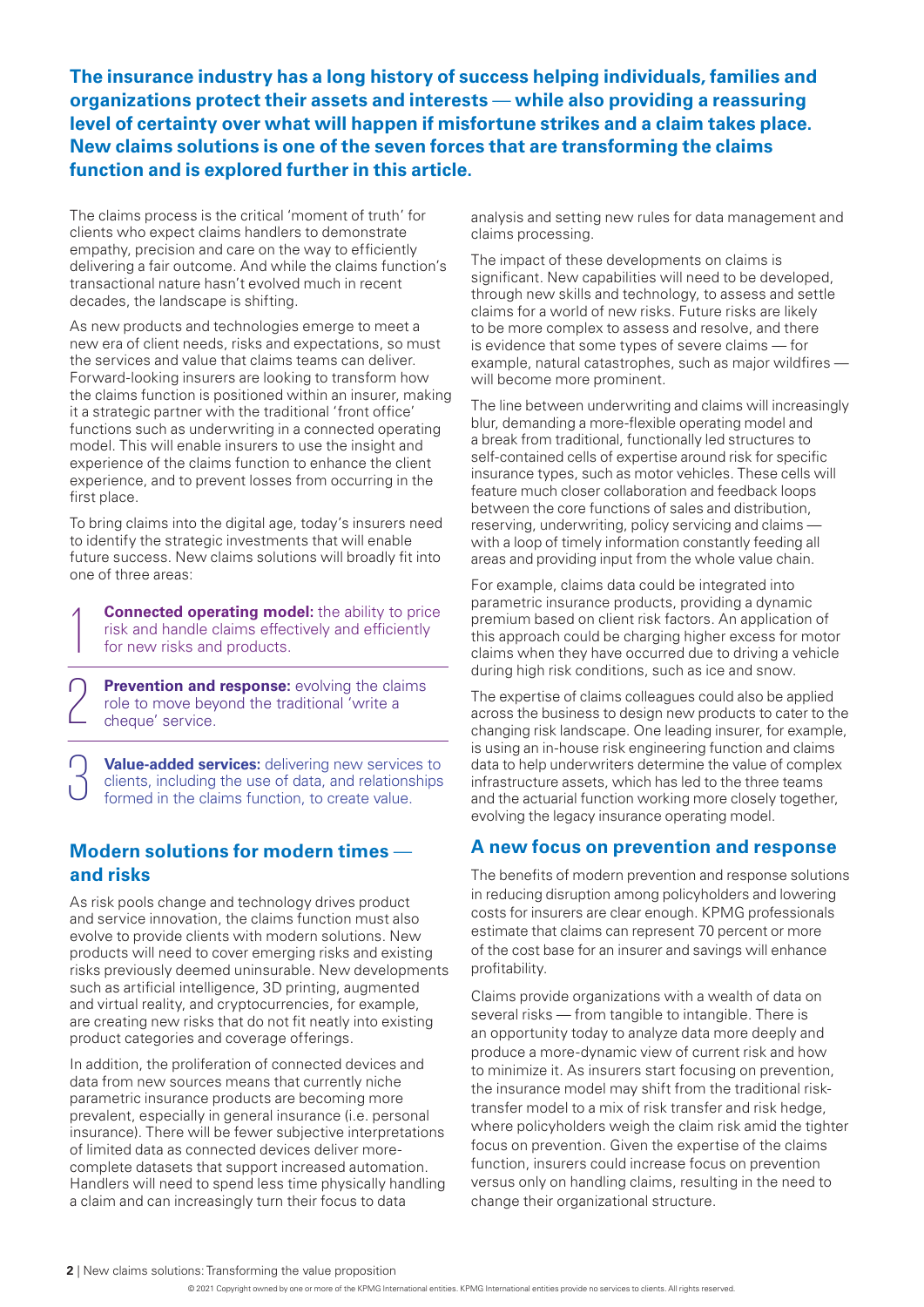In commercial insurance, the concept of risk engineering is relatively well established, with mill owner Zachariah Allen requesting in the 1830s, a reduction in premium in return for the efforts he had made to fireproof his mill. After the insurer refused, Allen collaborated with other mill owners to set up a mutual fire insurance company that based premiums on the quality of preventative measures in place and provided advice to organizations to reduce risk.<sup>1</sup>

But challenges exist. In personal insurance, insurers have struggled to influence client behavior. In health insurance, organizations have made progress with connected-health devices and incentives, while for motor, household and travel insurance, impact has been more elusive. This is potentially linked to the level of trust policyholders have in insurers, and the 'grudge purchase' challenge whereby clients limit their contact with insurance providers. To combat this, insurers must ask themselves:

- How can we foster trust in the eyes of clients?
- How can we offer meaningful, tailored insights to individuals to help manage their risk?
- How can we incentivize clients to change behaviors and reduce risk?



**Ideal state for prevention acceptance by clients**

**Trust** — Client trust in the insurer and their data use. Linking to transparent data records and how long client data is stored.

**Data protection** — Cyber protection against hacking, especially if insurer holds data over movement etc.

**Value** — Financial and/or non financial incentives to share more information — 'what's in it for me?'

Source: KPMG International, 2021.

Technology is helping insurers both to answer questions such as those noted regarding client trust, insights and

behaviors, and to meet related challenges in order to move toward the 'required state' reflected in the graphic above.

The use of connected devices, to support prevention, is showing some evidence of becoming more mainstream, but insurers are still navigating the landscape to understand how and if this fits their business model for example, Aviva's purchase (and subsequent sale) of a majority stake in Neos, a smart technology insurance provider that lets consumers monitor and protect their homes through connected devices.<sup>2,3</sup>

Innovative new partnerships between insurers and technology companies are crucial. For example, an insurer could partner with a large technology to link their home to their devices and create an intelligent ecosystem. Insurers could then expand their offering of additional services, like a break-in monitoring service with a connected doorbell, or an in-home devices that enhance loss prevention.

Today's insurers also have an abundance of claims data to work with and enhancing their ability to compile and interpret data will unlock smart new insights for consumers regarding loss prevention.

### **Adding value by sharing insights**

For many insurers the only touch point on the client journey is when they are interacting with their client who are making a claim. This light touch relationship with their clients mean insurers are competing on price for business and are increasingly seeing clients lapse on renewal to move to a competitor. Insurers are exploring ways to provide value-add services through the innovative use of data, insights and the claims experience to retain clients.

The line between underwriting and claims will increasingly blur, demanding a more-flexible operating model and a break from traditional, functionally led structures to selfcontained cells of expertise.

**3** | New claims solutions: Transforming the value proposition

<sup>1</sup> [https://en.wikipedia.org/wiki/Zachariah\\_Allen](https://en.wikipedia.org/wiki/Zachariah_Allen) 

<sup>2</sup> <https://www.insurancebusinessmag.com/ca/news/digital-age/aviva-makes-major-investment-in-neos-116814.aspx>

<sup>3</sup> <https://www.postonline.co.uk/technology/7847881/sky-takes-majority-neos-stake-from-aviva>

<sup>© 2021</sup> Copyright owned by one or more of the KPMG International entities. KPMG International entities provide no services to clients. All rights reserved.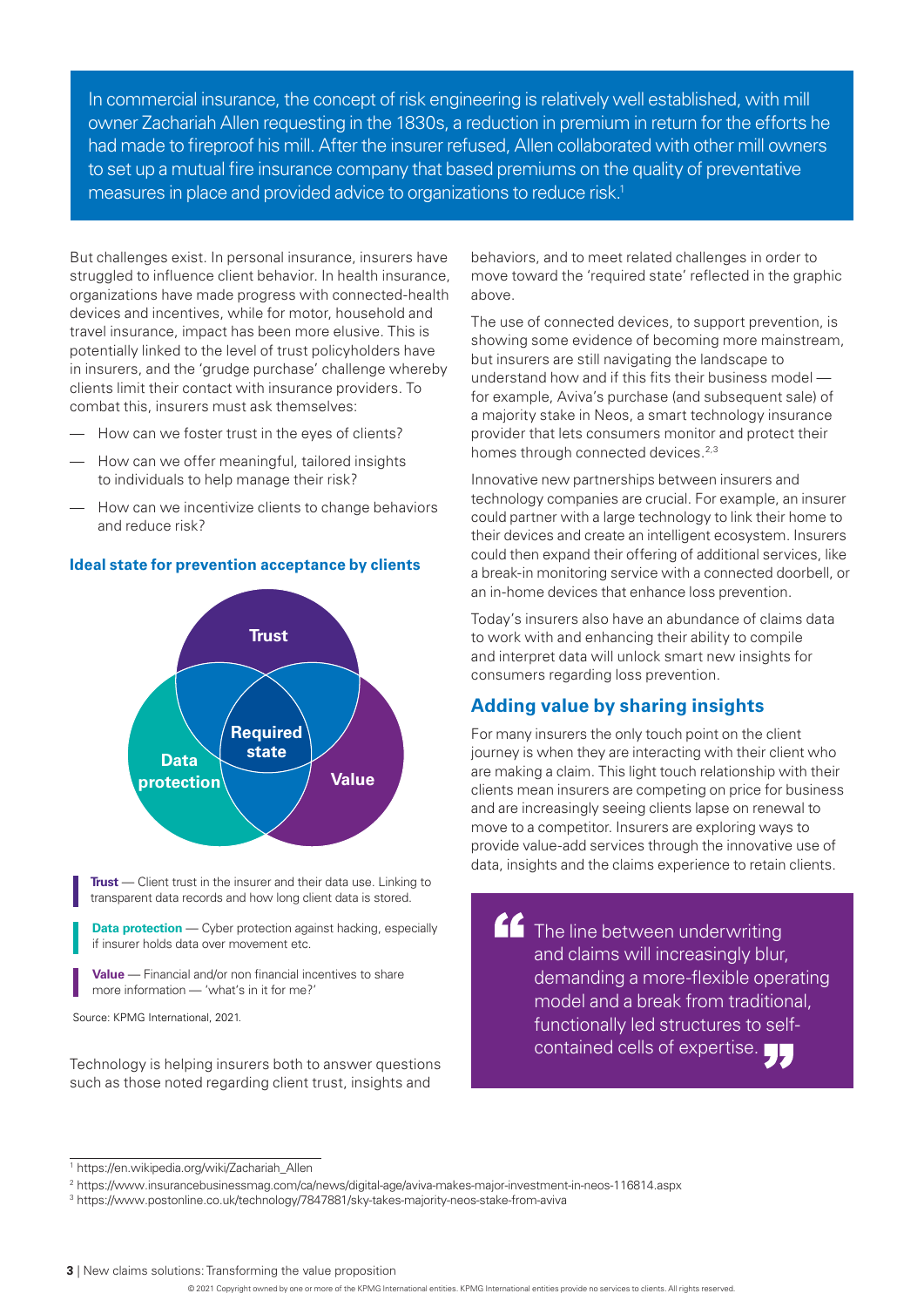## **Evolved travel claim process**

|                        | <b>Prevention/pre event</b>                                                                                                                                                                                                                                      | <b>Notification and</b><br>assignment                                                                                                                                                       | Investigation                                                                                                                                                                                  | <b>Fraud</b><br>management                                                                                                                                        | <b>Negotiation &amp;</b><br>settlement                                                                                  | <b>Payment</b>                                      |
|------------------------|------------------------------------------------------------------------------------------------------------------------------------------------------------------------------------------------------------------------------------------------------------------|---------------------------------------------------------------------------------------------------------------------------------------------------------------------------------------------|------------------------------------------------------------------------------------------------------------------------------------------------------------------------------------------------|-------------------------------------------------------------------------------------------------------------------------------------------------------------------|-------------------------------------------------------------------------------------------------------------------------|-----------------------------------------------------|
| ₩İ<br>Customer         | Usage-based policy<br>triggers at the<br>airport/port etc.<br>Prevention advice and<br>information on key<br>events via phone using<br>geographic location<br>data<br>Access to key<br>information - travel<br>booking,<br>accommodation etc.,<br>shared         | Some cover -<br>e.g.<br>cancellation/delay<br>auto notifies and<br>pays<br>Use digital<br>assistant to make<br>claim by voice<br>e.g. 'hey Siri'/'ok<br>Google'/'Alexa '<br>to make a claim | Provides further<br>information<br>digitally by<br>allowing access<br>to various data<br>sources                                                                                               |                                                                                                                                                                   | Non-financial<br>'resolution<br>option' -<br>digital<br>rebooking etc.                                                  | - Immediate<br>payment for<br>rules based<br>claims |
| $\bigoplus$<br>Insurer | Real time insight into<br>risk exposure -<br>knowledge of which<br>policyholders are<br>abroad, and where<br>they are<br>Prevention guidance<br>sent to policyholders on<br>key risks for destination<br>'Nerve centre' to<br>manage risks and<br>preempt claims | — Auto upload and<br>population of key<br>information                                                                                                                                       | - Al used to<br>validate any<br>physical<br>evidence<br>without the<br>need for human<br>validation<br>- Small team of<br>specialist claims<br>investigators<br>process claims<br>by exception | — Data used<br>to detect<br>suspected<br>fraud<br>automatically<br>- In-built controls<br>reduce the risk<br>of fraud<br>- Al identifies<br>falsified<br>evidence | $-$ Upsell<br>opportunities<br>for resolution<br>options<br>Concierge<br>service that<br>supports the<br>claims process |                                                     |
|                        |                                                                                                                                                                                                                                                                  | Real time updates to reserving throughout                                                                                                                                                   |                                                                                                                                                                                                |                                                                                                                                                                   |                                                                                                                         |                                                     |
| Suppliers              | - Third-party data sources<br>feed in dynamic<br>information on different<br>locations including<br>geopolitics, weather<br>events etc.<br>Local suppliers that<br>supply digital<br>prevention advice<br>tailored to individual<br>(family/sports person)       | - Integrated<br>third-party sources<br>of data and<br>information on<br>weather, event<br>status etc.                                                                                       |                                                                                                                                                                                                | - External data<br>sources<br>provide<br>information to<br>identify<br>suspicious<br>claims                                                                       | - Travel and<br>leisure<br>ecosystem<br>player plugged<br>in to provide<br>potential<br>solutions                       |                                                     |

Source: KPMG International, 2021.

Insurers could provide a value-add service by minimizing the non-financial losses that many claims bring clients, such as loss of time, distress and inconvenience — which are difficult to place a financial value upon. A travel insurer could handle a client claim by booking a different holiday for the price of the claim amount, providing a convenient, valueadding service to the insured. A health insurer covering specific conditions could highlight other potential health risks that might be on the rise — and if the policyholder falls into a high-risk category, coverage can be revised.

Insurers' valuable insights and expertise regarding motorvehicle accidents, for example, could help feed into the manufacturing of safer vehicles, which are more efficient and less costly to repair. This could provide a benefit to commercial clients, and an indirect benefit to the insured through lower prices for repairs and preventing defects in vehicles from occurring in the first place, reducing the likelihood of a claim and keeping clients safe.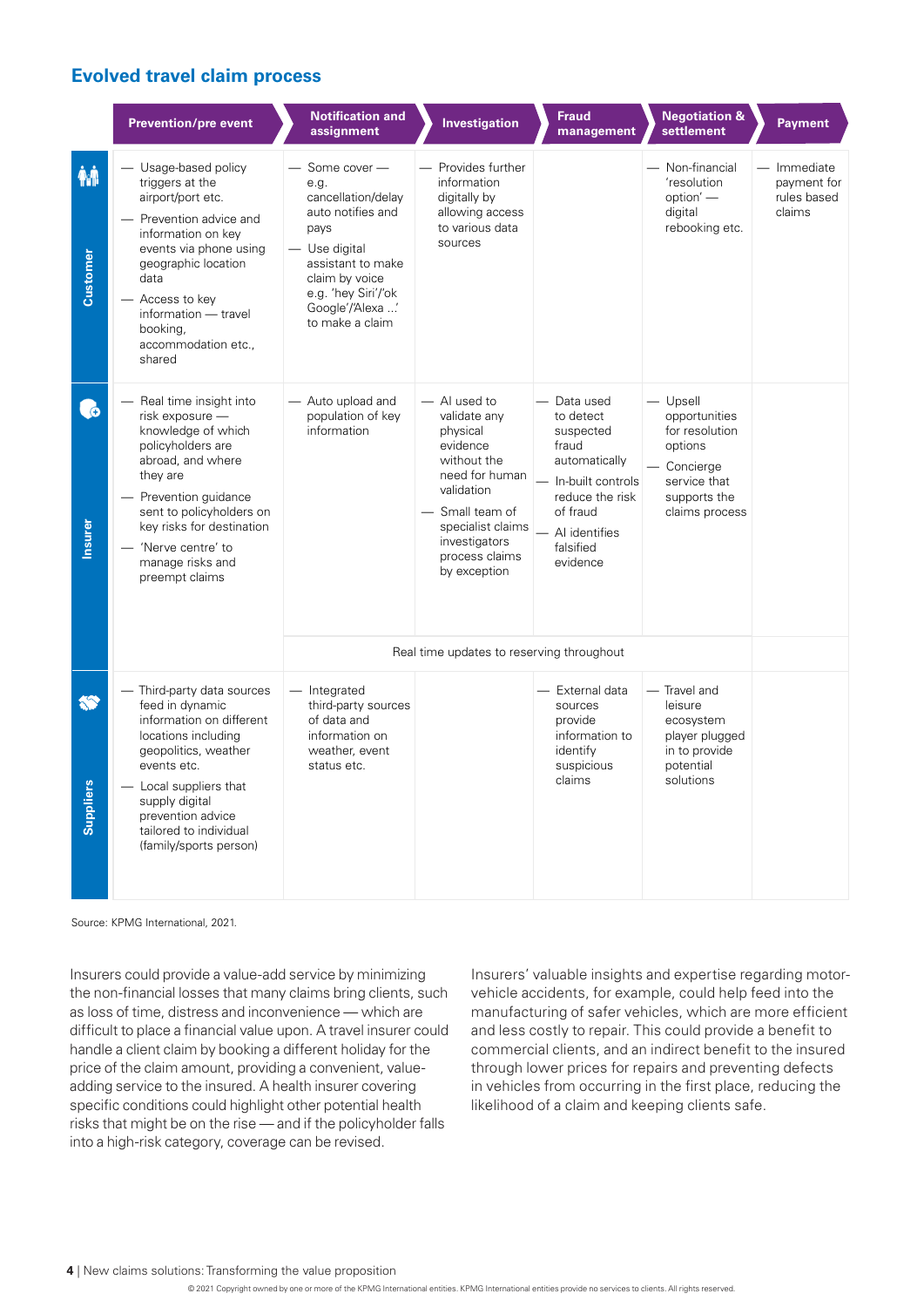# **Take a strategic approach to evolving claims for a new era**

To keep pace and stay competitive amid marketplace changes, insurers' claims capabilities need to evolve. Thinking long term and developing a strategy to deliver the services clients' need should help insurers stay relevant, which will involve considering changing their business and operating models to put claims at the forefront of their value proposition.

#### **Setting up the organization to take advantage of New Claims Solutions**

Some insurers may choose to invest in claims and innovation to provide new solutions and services, offering longer-term sustainability and security. Others may focus on enhancing core activities within traditional claims functions to reduce costs and improve the client experience. Neither choice is right or wrong — but it will be critical for insurers to take a strategic approach. Insurers should consider the following to take advantage of opportunities in claims:



**Connect claims and other functions more closely.** Consider reorganizing the operating model of the organization to better connect and collaborate, and make use of the qualitative and quantitative insights that claims can delver. Be prepared to handle claims for new products and services that the organization is developing.



**3**

**Map out the potential future end-to-end client journey.** Use creative thinking to imagine the ideal state client journey, incorporating opportunities for claims to play new roles in creating client value.

**Develop business cases for prevention, response and value add services.** Match use cases, and available technology together to create business cases to be tested and reviewed in order to find potential new solutions that can deliver client value and a financial return.

Explore our *[Claims Transformation](https://home.kpmg/xx/en/home/insights/2021/08/claims-transformation.html)* articles series further to learn how the seven forces are affecting the claims function. If you'd like to discuss how KPMG professional can help your organization with its claims transformation journey, please contact us.